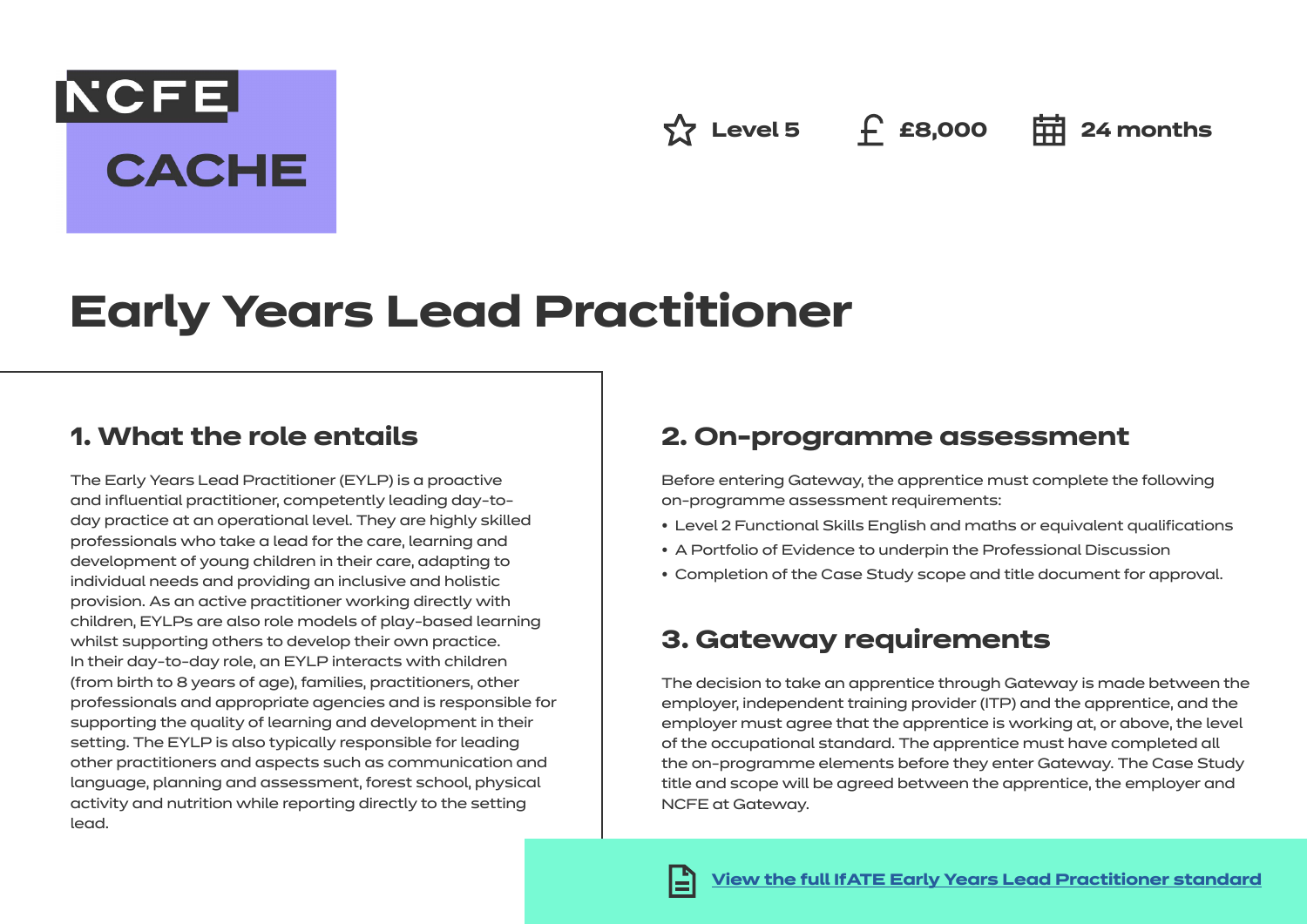### **4. End-point assessment**

The end-point assessment (EPA) for Early Years Lead Practitioner contains 3 assessment methods as outlined below:

### **Observation with Questions**

An Observation with Questions involves an Independent End-Point Assessor (IEPA) observing and questioning an apprentice undertaking work, as part of their normal duties, in the workplace. This allows for demonstration of the knowledge, skills and behaviours (KSBs) through naturally occurring evidence. The IEPA will ask questions in relation to KSBs that have not been observed during the Observation. The total duration of this is assessment is 90 minutes, 60 minutes for the Observation and 30 minutes for the IEPA Questioning (the IEPA has the discretion to increase the time of the Observation by up to 10% to allow the apprentice to complete their last task or respond to a question; the 10% can be allocated in any proportion across the Observation and Questioning).

**Grading** – the Observation with Questions will be measured as Fail, Pass or Distinction.

#### **Professional Discussion underpinned by a Portfolio of Evidence**

The Professional Discussion must be appropriately structured to draw out the best of the apprentice's competence and excellence and cover the KSBs assigned to this assessment method. A Professional Discussion is a two-way discussion which involves both the IEPA and the apprentice actively listening and participating in a formal conversation. The total time for this assessment is 60 minutes (the IEPA has the discretion to increase the time of the Professional Discussion by up to 10% to allow the apprentice to complete their last answer).

**Grading** – the Professional Discussion will be measured as Fail, Pass or Distinction.

#### **Case Study with Report and Presentation with Questioning**

The Case Study and Report (component 1) will be based on a study the apprentice has done with an individual child and/or group of children and should include an analysis of observations made. The Presentation (component 2) will complement the Report by allowing the apprentice the opportunity to provide more information and answer questions on it. A Case Study must be based on a reallife workplace situation which involves the apprentice completing a relevant and defined piece of work. The work must have a real benefit to the children or setting the apprentice is working in. The in-depth analysis of the observations and resulting Case Study with Report and Presentation must be undertaken after the apprentice has gone through Gateway.

**Component 1** - apprentice to complete a Case Study and Report spanning a typical duration of 12 weeks. The Case Study will be 4,000 words (+/- 10%) with NCFE's approval of the Case Study's scope and title.

**Component 2** - Presentation and Questioning lasting 40 minutes. This is split into typically 20 minutes for the Presentation and 20 minutes Questioning. The IEPA will ask a minimum of 4 questions at the end of the Presentation. The IEPA has the discretion to increase the time of the Presentation by up to 10%.

**Grading** – the Case Study with Report and Presentation will be measured as Fail, Pass or Distinction.